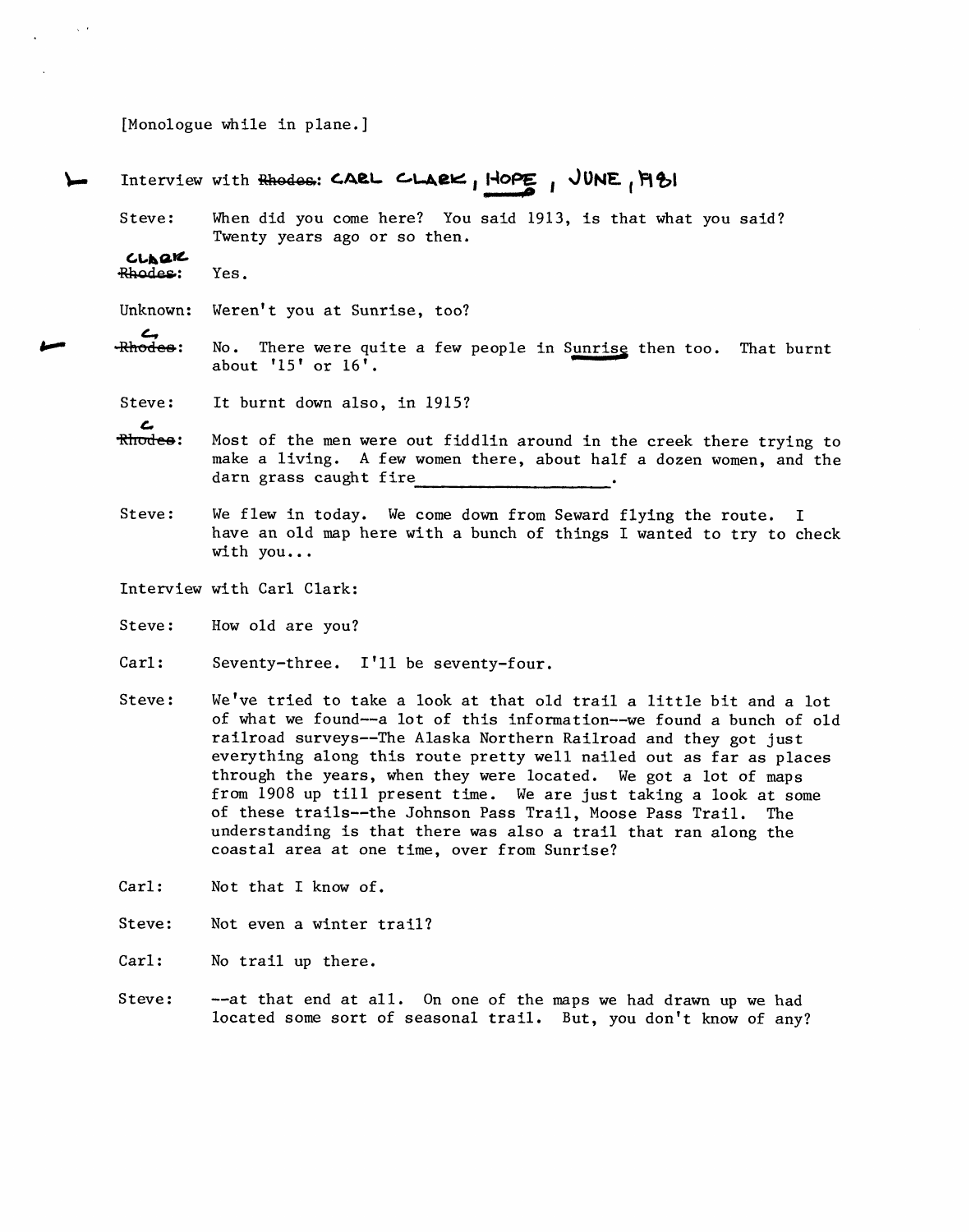- Carl: I don't know anybody ever traveled a trail there and I know some of them here are ninety-f ive, old friends of mine. I know if there had been a trail there they would have mentioned it. No, they went up through here (Granite Creek). There was a trail up there, they had done a little mining up there. There was an old wagon road that went up in there.
- Steve: Who had the mining road up there?
- Carl: Well, old Al Peales, who used to be in Seward. He had some claims up there about where the road goes through now. They prospected all them creeks--never amounted to nothing. Links<br>one up there.  $L\gamma_{N}\mathcal{L}^{f}$ one up there. **1998**<br> **1998**<br> **1998**<br> **1998**<br> **1998**<br> **1998**<br> **1998**<br> **1998**<br> **1998**<br> **1998**<br> **1998**<br> **1998**<br> **1998**<br> **1998**<br> **1998**<br> **1998**<br> **1998**<br> **1998**<br> **1998** Links Creek was the main
- Steve: Is that Links Creek? Should have been on the left or the right.
- $\text{Carl}:$  White's had a roadhouse there.
	- Steve: There's a couple of old cabins there, do you know whose those are?
	- Carl: I don't know who has got them now, but they are old ones.
	- Steve: Are they? Are they White's do you think?
	- Carl: The biggest one burnt up.
	- Steve: The main roadhouse burnt up. Do you know when that happened?
	- Carl: Oh, late thirties, middle forties.
	- Steve: Is that right? The other ones, do you think they are outbuildings that were with the old roadhouse?
	- Yes, that's all they are, just outbuildings. They mined up there. A guy had a mine there there through there. Carl:
	- Steve: Which town?
	- Carl: White, I guess, put the tunnel in. Then Anderson had it afterwards.
	- Steve: You've got Anderson's right down here a little bit below White. Is that right?
	- Carl: Well Anderson had the whole works afterwards. White had the roadhouse, him and his wife they were in the roadhouse.
	- Carl: Yes, up from the cabin. He mined right in the creek and then some more guys tried it later. Seven of them got killed in a slide over there.

Steve: **A** rock slide?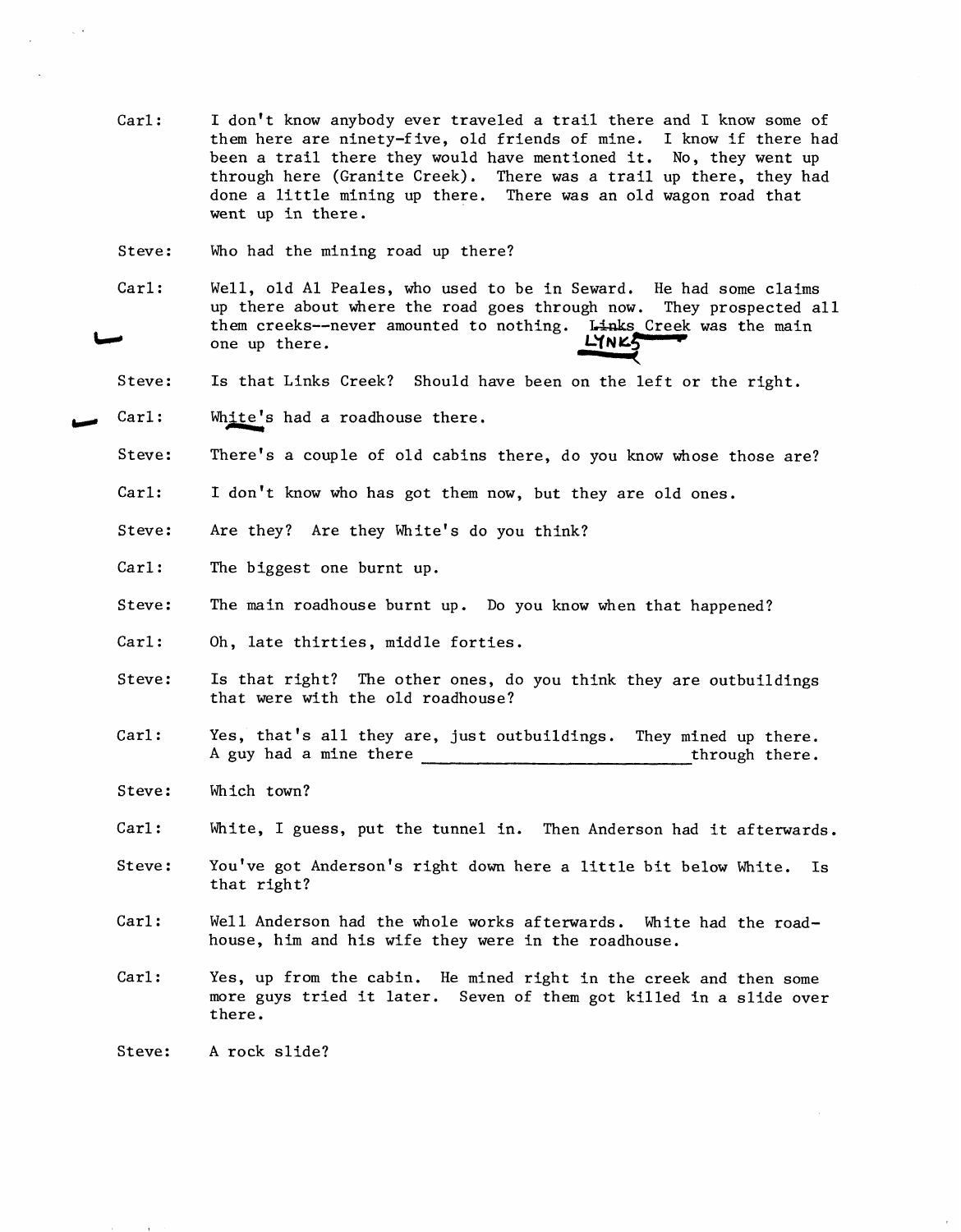- Carl : Snow slide. They got up the creek a little too far.
- Steve : We show Anderson in there about 1910.
- Carl: Well, he was in there after we come here because my dad worked for him. He was in there up until 1915.
- Steve: We show Whites in there 1896.
- Carl : Oh, he was in there after that, because we hauled old Anderson and his crew over here with a boat and we didn't start that till around '22'.
- Steve: The old trail over at Johnson, of course the Forest Service trail you can see through there now, but you really can't see much of any other trail. Of course it's all that low willow. How did the trail follow through there, pretty much right down on the creek?
- Carl: Pretty much the same way.
- Steve: We really didn't see any cuts up on the ridges or anything that would indicate that the trail.. .
- Carl: Well, about the only thing that has changed much on that is this road into Hope, they call it Beach,
- Steve : That was right down on the beach?
- Carl : Well, close to it--it was off the beach and on the beach , but it hit the beach quite a bit.
- Steve: And they'd go out on the ice too.
- Carl: Well, not too much. There was a regular trail that crossed out there.
- Steve: But, it was right.. .
- Carl: It come down over them points.
- Steve : So, it's more or less between Hope and Sunrise, between the highway and the ocean.
- Carl : Right, it crosses the highway about half way to Sunrise, on the upper side.
- Steve: You mean from Halfway Point to Sunrise, it was above the road. Then from Halfway Point it was below the road.
- Carl: Yes, followed pretty close to that, beached (?) in the timber and out of the timber.